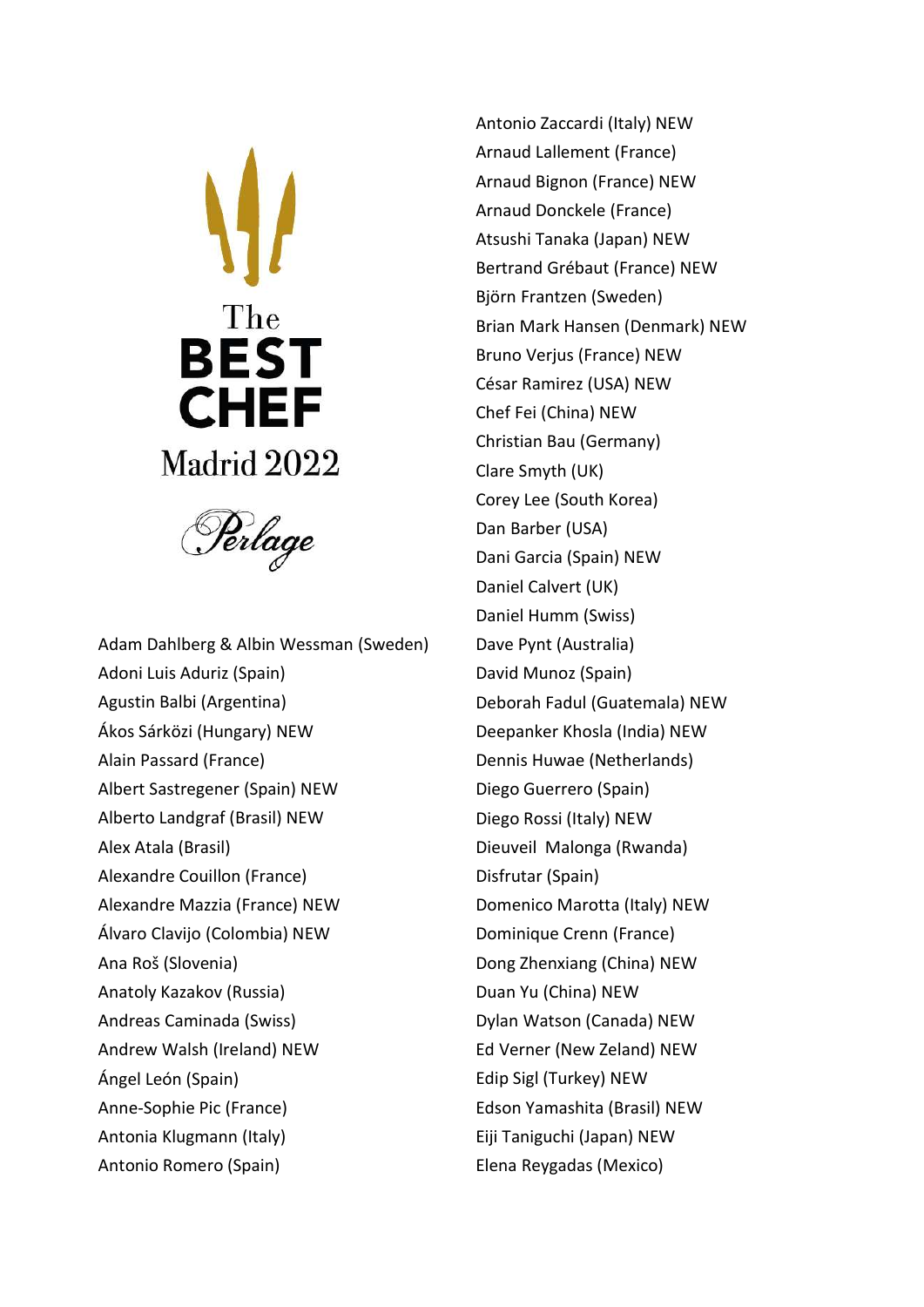Emma Bengtsson (Sweden) Emmanuel Renaut (France) NEW Eneko Atxa (Spain) Enrico Crippa (Italy) Eric Vildgaard (Denmark) Eyal Shani (Israel) NEW Fatih Tutak (Turkey) NEW Felix Lo Basso (Italy) NEW Fernando Rivarola (Argentina) NEW Fina Puigdevall & Martina Puigvert (Spain) NEW John Shields (USA) NEW Floriano Pellegrino (Italy) Francisco Ruano (Mexico) NEW Friso Van Amerongen (Netherlads) NEW Gaggan Anand (India) Gareth Ward (UK) NEW Garima Arora (India) NEW Gerald Passedat (France) NEW Gert De Mangeleer (Belgium) Giovanni Solofra (Italy) NEW Giuseppe Iannotti (Italy) NEW Gonzalo Aramburu (Argentina) NEW Grant Achatz (USA) Gregoire Berger (France) Guillaume Galliot (France) Hans Neuner (Austria) Helena Rizzo (Brasil) Hélène Darroze (France) NEW Henrique Sa' Pessoa (Portugal) Heston Blumenthal (UK) Himanshu Saini (India) Hiroyasu Kawate (Japan) Hrvoje Kroflin (Croatia) NEW Ivan and Sergey Berezutskiy (Russia) Jacob Holmström & Anton Bjuhr (Sweden) NEW Jacob Jan Boerma (Netherlands) Jaime Pesaque (Peru) James Gaag (Germany) NEW

Jan Sobecki (Netherlands) Javi Olleros (Spain) NEW Javier & Sergio Torres (Spain) NEW Jefferson Rueda (Brasil) Jeremy Chan (UK) NEW Jessica Rosval (Canada) NEW Jimmy Lim Tyan Yaw (Taiwan) NEW Joan Roca (Spain) João Oliveira (Portugal) NEW Jonathan Zandbergen (Netherlands) Jonnie Boer (Netherlands) Jordi Cruz Mas (Spain) Jordi Vilà (Spain) NEW Jorge Vallejo (Mexico) Joris Bijdendijk (Netherlands) José Avillez (Portugal) Josh Niland (Australia) NEW Juan-Luis Martinez (Peru) NEW Julien Royer (France) Julio Martin Báez (Argentina) NEW Junghyun Park (South Korea) NEW Kamilla Seidler (Denmark) NEW Karen Torosyan (Belgium) NEW Karime Lopez (Mexico) Kirk Westaway (UK) NEW Kristian Baumann (Denmark) NEW Kyle Connaughton (USA) NEW Leonor Espinosa (Colombia) Manu Buffara (Brasil) Marco Müller (Germany) Mario Sandoval (Spain) NEW Marsia Taha Mohamed (Bolivia) NEW Martin Berasategui (Spain) Massimiliano Alajmo (Italy) Massimo Bottura (Italy) Matias Perdomo (Uruguay) NEW